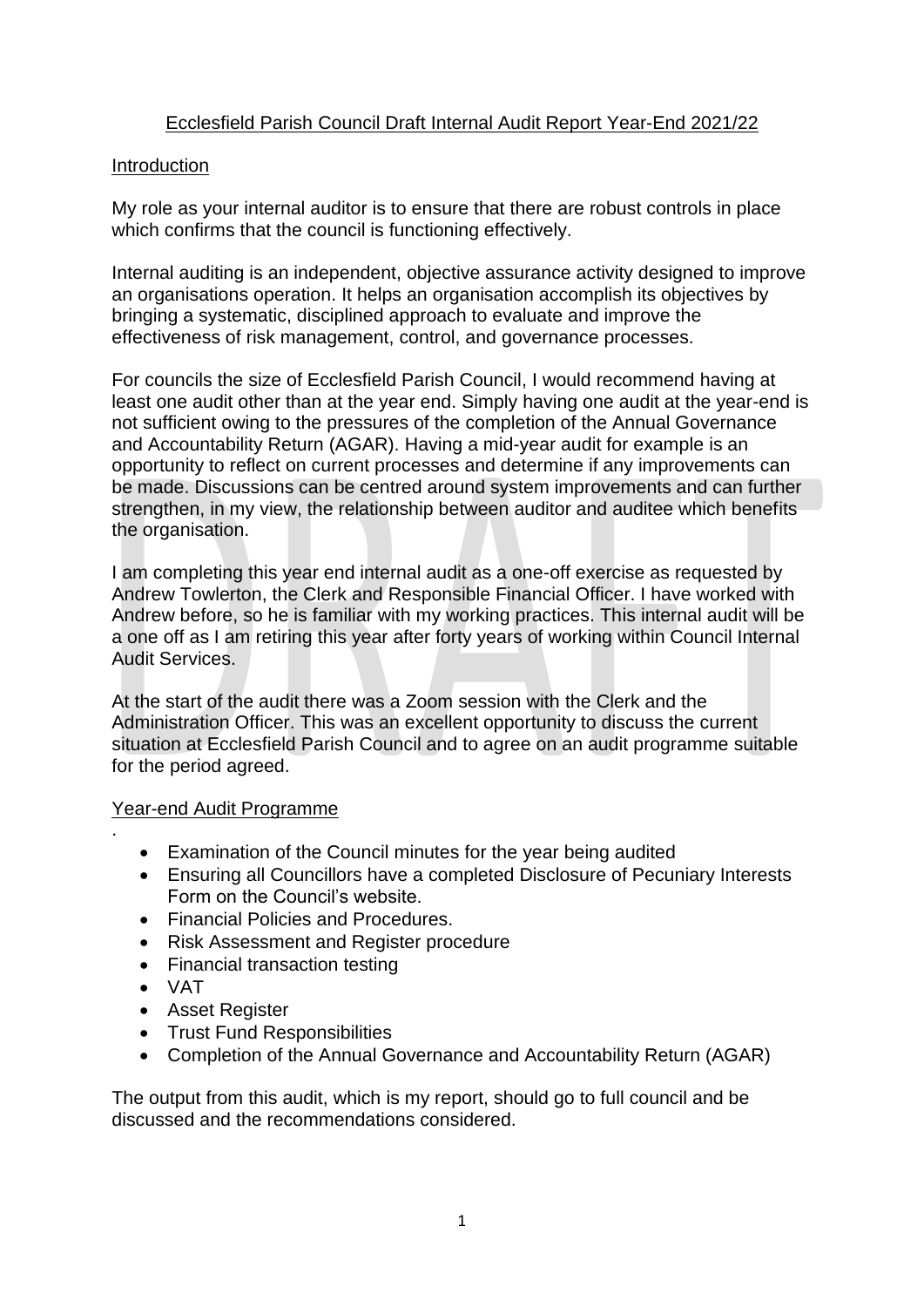# Examination of the Council minutes to determine activity.

I read the Council minutes for the full year being audited so that I could familiarise myself with the Council activity during the year. The queries I had from this exercise were all satisfactorily answered by the Clerk.

# Ensuring all Councillors have a completed Disclosure of Pecuniary Interests Form (DPI) on the Council's website

At the date of audit there were 15 Councillors in place, and all had a completed DPI on the website. The Council has adopted a Code of Conduct and I found this area to be satisfactory.

## Financial Policies and Procedures.

I noted from the Council's website that the fundamental financial and governing policies were all up to date. This included the pivotal Financial Regulations and Standing Orders.

## Risk Assessment and Register procedure

Part of my remit is to ensure that authorities have prepared, and formally adopted at least annually, an appropriate and comprehensive register of assessed risks. The process for the assessment of risks was discussed with the Clerk and I examined the Risk Assessment Policy which had been updated in March 2022 and found it to be satisfactory.

Part of the risk assessment process is to ensure that Councils review their financial internal controls. Internal controls are the mechanisms which prevent or detect fraud in its early stages. An example of a control is ensuring a division of duties in financial processes.

I noted that Ecclesfield Parish Council has a process for internal controls and noted that the last check had been completed in March 2022.

#### Financial transaction testing

I noted that the Council has five bank accounts which appears excessive and therefore consideration should be given to streamlining the accounts to ensure which accounts are necessary. A useful part of this exercise could be the implementation of an Investment Policy which would document the Council's strategy for investments. Most councils hold their reserves in short term investments, placing monies in them not needed in the short term. This maximises any interest available which can help to negate the increasingly high bank charges that banks are now inflicting on Councils.

At the year end the Council had a total of £253,523.15 in its cash and bank accounts this included an amount of £59.25 in petty cash that I did not check. I checked this amount to the bank statements and year end reconciliation produced by the financial software Rialtas. I found this to be accurate. There was a good audit trail within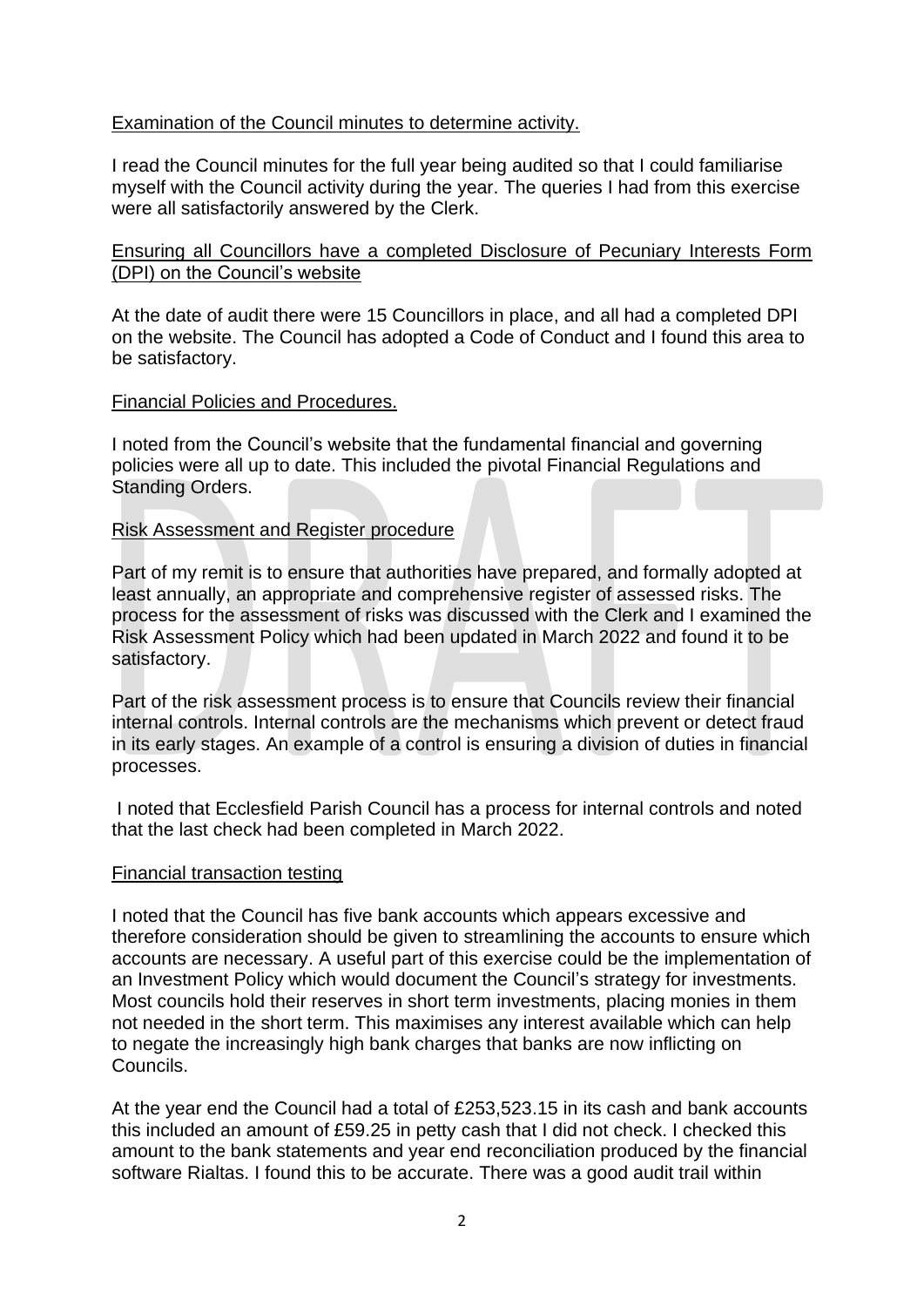Rialtas for the year end adjustments as the accounts for the Parish Council must be completed on an income and expenditure basis. This means that the accounts must evidence debtors and creditors ensuring that all transactions are posted in the correct accounting years.

The Council scanned and emailed me the bank statements for the year and from these I chose a sample of invoices which she then scanned and emailed to me. These included staffing payments which I found to be satisfactory.

From reading the minutes I noted good practice for budgeting and budget monitoring. There is a monthly review of the progress against the budget which I found to be adequate.

# VAT

I noted a good system for the recording of VAT which ensured that it was being appropriately accounted for. A claim for Vat had been completed in February 2022 and an amount of £5,828.13 had been received in March. I noted an amount of £3,395 in the year end VAT control account.

## Asset Register

I examined the Asset Register and found it fit for purpose.

## Trust Fund Responsibilities

When I began the audit, I was unaware that the Council was responsible for a trust fund. I found this out from reading the minutes. I discussed this with the Clerk who said that he had been in post for six months before he became aware of the Council being responsible for a Trust. The trust is the Grenoside Exhibition Charity. This suggests that the Council is not as proactive as it should be when discharging its responsibilities as a Trustee.

Looking at the Practitioners Guide the Internal Auditor should:

- Confirm that all charities of which the Council is a trustee are up to date with Charity Commission filing requirements.
- That the council is the sole trustee on the Charity Commission register
- That the Council is acting in accordance with the Trust Deed
- That the charity meetings and accounts are recorded separately from those of the council
- Review the level and activity of the charity and where a risk-based approach suggests such, review the Independent Examiners report.

I based my investigation on the bullet points above and found that the return for 2020/21 had been completed at this time the Charity held £29,632. The return has not been completed yet for 2021/22 and this should be completed as soon as possible. Currently the Council is the sole trustee but there were plans for the Charity to become a standalone charity, this was minuted at the meeting of the  $12<sup>th</sup>$  of August. This has not happened yet, Andrew informed me that it had been delayed with no dates set for the transfer